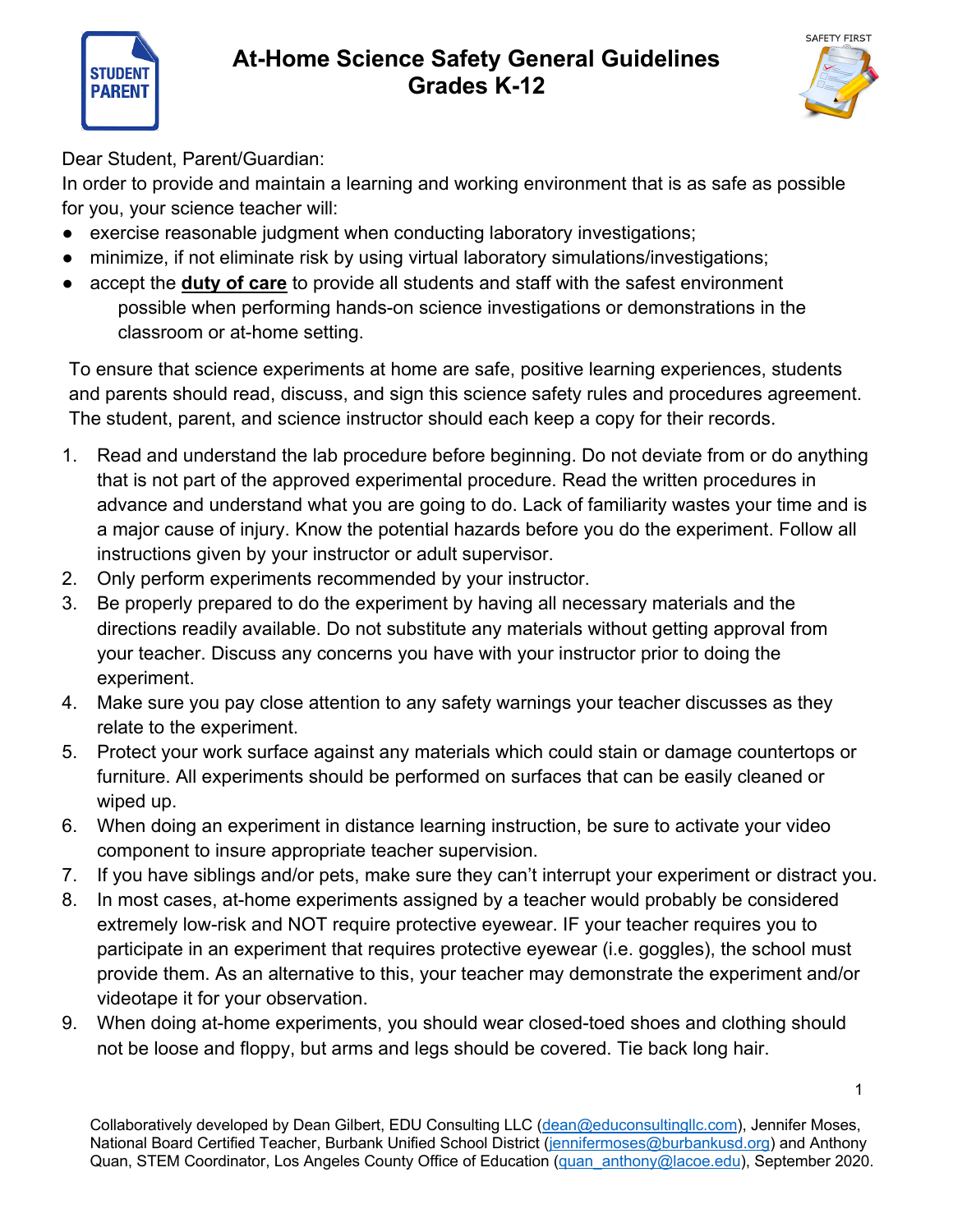

## **At-Home Science Safety General Guidelines Grades K-12**



- 10. Prior to doing any at-home experiments, review with your parents your family's emergency evacuation plan and location of a first aid kit.
- 11. Act in a responsible manner at all times. No horseplay should occur in the experiment area.
- 12. Never taste, eat or drink any materials you work with in an experiment. Eating, drinking, and storing food in your work area are forbidden during the experiment.
- 13. Be sure your work area is free of clutter, with plenty of room to work.
- 14. Heat sources (i.e. candles, matches, stove/oven) are not recommended for at-home science. However, some experiments may require use of hot/warm water from your tap--be careful when using anything with extreme temperatures. Be sure to follow all safety guidelines provided by your teacher. If you burn yourself, treat immediately by putting the burned area under cold water for at least 15 minutes.
- 15. Report all accidents, injuries, and close calls to both your teacher and parents/guardian immediately.
- 16. List your allergies on the bottom of this page. If any experiment deals with something to which you are allergic, be sure to tell your teacher BEFORE the experiment begins.
- 17. Wash your hands with soap and water for at least 20 seconds BEFORE and AFTER every experiment. Be sure to clean your work surfaces with an appropriate disinfectant frequently.
- 18. If your teacher/school provides you with a science kit, it should be stored so that small children or pets can't reach them.
- 19. If you have any questions or confusion around the experiment or the procedure(s), DO NOT proceed until you seek clarification from your teacher.
- 20. Be extremely careful when navigating the internet. Only open links that are reliable, safe and recommended by your teacher and/or parent/guardian for purposes of instruction.

I, have read, understand, agree to follow these science safety rules and procedures. I agree to abide by any additional instructions, written or verbal, provided by my science instructor or adult supervisor. I realize that my failure to follow these rules and instructions may result in my permanent suspension from this class.

| Student's Signature | Date |
|---------------------|------|
| Parent's Signature  | Date |

\* List any allergies or medical problems that your teacher should be aware of: